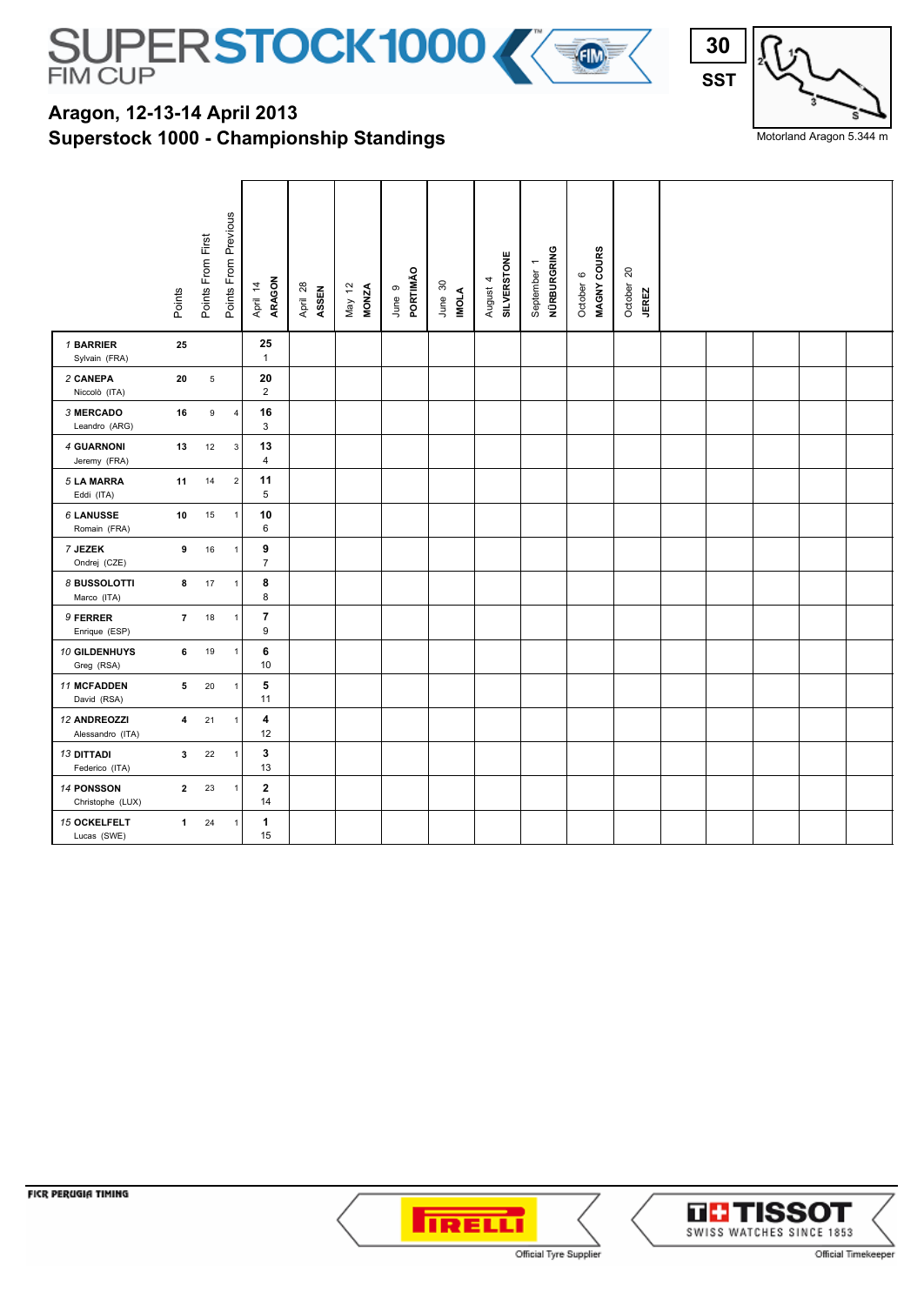

## **Superstock 600 - Championship Standings Aragon, 12-13-14 April 2013**



Motorland Aragon 5.344 m

|                                   | Points                  | Points From First | Points From Previous | ARAGON<br>April 13   | April 27<br>ASSEN | May 11<br>MONZA | PORTIMÃO<br>June 8 | June 29<br><b>INOLA</b> | <b>SILVERSTONE</b><br>$\boldsymbol{\varsigma}$<br>August | NÜRBURGRING<br>August 30 | MAGNY COURS<br>Ю<br>October | $\frac{6}{5}$<br>October<br><b>JEREZ</b> |  |  |  |
|-----------------------------------|-------------------------|-------------------|----------------------|----------------------|-------------------|-----------------|--------------------|-------------------------|----------------------------------------------------------|--------------------------|-----------------------------|------------------------------------------|--|--|--|
| 1 DUWELZ<br>Gauthier (BEL)        | 25                      |                   |                      | 25<br>$\mathbf{1}$   |                   |                 |                    |                         |                                                          |                          |                             |                                          |  |  |  |
| 2 COVEÑA<br>Tony (NED)            | 20                      | $\mathbf 5$       |                      | 20<br>$\overline{2}$ |                   |                 |                    |                         |                                                          |                          |                             |                                          |  |  |  |
| <b>3 CHESAUX</b><br>Bastien (SUI) | 16                      | 9                 | $\overline{4}$       | 16<br>3              |                   |                 |                    |                         |                                                          |                          |                             |                                          |  |  |  |
| 4 MULHAUSER<br>Robin (SUI)        | 13                      | 12                | $\mathbf 3$          | 13<br>$\overline{4}$ |                   |                 |                    |                         |                                                          |                          |                             |                                          |  |  |  |
| 5 NESTOROVIC<br>Adrian (AUS)      | 11                      | 14                | $\mathbf 2$          | 11<br>5              |                   |                 |                    |                         |                                                          |                          |                             |                                          |  |  |  |
| 6 MORBIDELLI<br>Franco (ITA)      | 10                      | 15                | $\mathbf{1}$         | 10<br>6              |                   |                 |                    |                         |                                                          |                          |                             |                                          |  |  |  |
| 7 GAMARINO<br>Christian (ITA)     | 9                       | 16                | $\mathbf{1}$         | 9<br>$\overline{7}$  |                   |                 |                    |                         |                                                          |                          |                             |                                          |  |  |  |
| 8 CASALOTTI<br>Stefano (ITA)      | 8                       | 17                | $\mathbf{1}$         | 8<br>8               |                   |                 |                    |                         |                                                          |                          |                             |                                          |  |  |  |
| 9 SCHMITTER<br>Dominic (SUI)      | $\overline{7}$          | 18                | $\mathbf{1}$         | 7<br>9               |                   |                 |                    |                         |                                                          |                          |                             |                                          |  |  |  |
| 10 TESSELS<br>Wayne (NED)         | 6                       | 19                | $\mathbf{1}$         | 6<br>10              |                   |                 |                    |                         |                                                          |                          |                             |                                          |  |  |  |
| 11 NEKVASIL<br>Marco (AUT)        | 5                       | 20                | $\mathbf{1}$         | 5<br>11              |                   |                 |                    |                         |                                                          |                          |                             |                                          |  |  |  |
| 12 TUULI<br>Niki (FIN)            | $\overline{\mathbf{4}}$ | 21                | $\mathbf{1}$         | 4<br>12              |                   |                 |                    |                         |                                                          |                          |                             |                                          |  |  |  |
| 13 VITALI<br>Luca (ITA)           | $\mathbf{3}$            | 22                | $\mathbf{1}$         | 3<br>13              |                   |                 |                    |                         |                                                          |                          |                             |                                          |  |  |  |
| 14 D'ANNUNZIO<br>Federico (ITA)   | $\mathbf{2}$            | 23                | $\mathbf 1$          | $\mathbf{2}$<br>14   |                   |                 |                    |                         |                                                          |                          |                             |                                          |  |  |  |
| 15 JONES<br>Mike (AUS)            | $\mathbf{1}$            | 24                | $\mathbf{1}$         | 1<br>15              |                   |                 |                    |                         |                                                          |                          |                             |                                          |  |  |  |